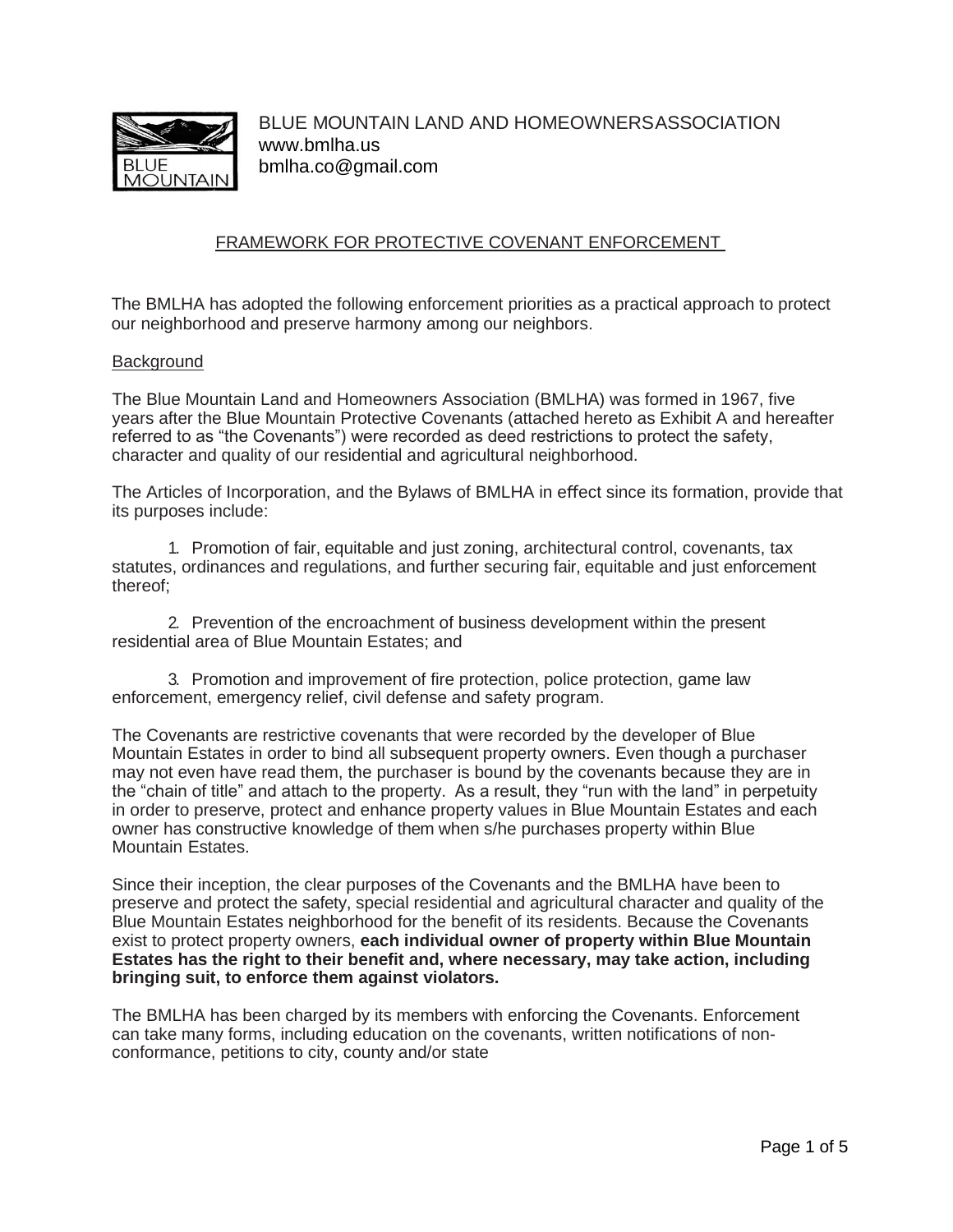authorities, levying fines, recording of covenant violations and, in the extreme, litigation against violators. In determining whether or not to enforce a particular covenant in a given situation, discretion as to timing and manner of enforcement is permitted, and failure to enforce a particular covenant in a given situation does not invalidate that covenant or any other covenant. A decision not to pursue legal action that is based on reasonable business judgment does not breach any duty owed by the BMLHA, nor does it establish a legal precedent to prevent enforcement of any violations by either the BMLHA or any individual property owner.

In exercising its duty to enforce the Covenants, the BMLHA may exercise its reasonable business judgment and make a case-by-case determination of whether (and what type of) enforcement is appropriate. And in every instance, regardless of the position taken by the BMLHA, any homeowner in Blue Mountain Estates may seek enforcement of the Covenants at any time.

Since their creation, the Covenants of Blue Mountain Estates have been enforced in various ways through the actions of individual homeowners as well as through the posture adopted by the BMLHA. Though there has been no change to their basic purpose to preserve the character, quality and safety of Blue Mountain Estates, in the judgment of the Board of the BMLHA, the passage of time and changed circumstances since the early days have rendered some of the Covenants less essential to enhancing the peaceful enjoyment of Blue Mountain Estates for the benefit of property owners, while recent circumstances and proposed uses have heightened the need for more vigorous enforcement of other Covenants to preserve the essential character, safety and value of Blue Mountain Estates properties.

In order to avoid confusion among its membership and all property owners within Blue Mountain Estates, and assist all property owners in understanding their rights, the BMLHA is adopting the following statement of its enforcement framework.

October 27, 2020

The BMLHA Board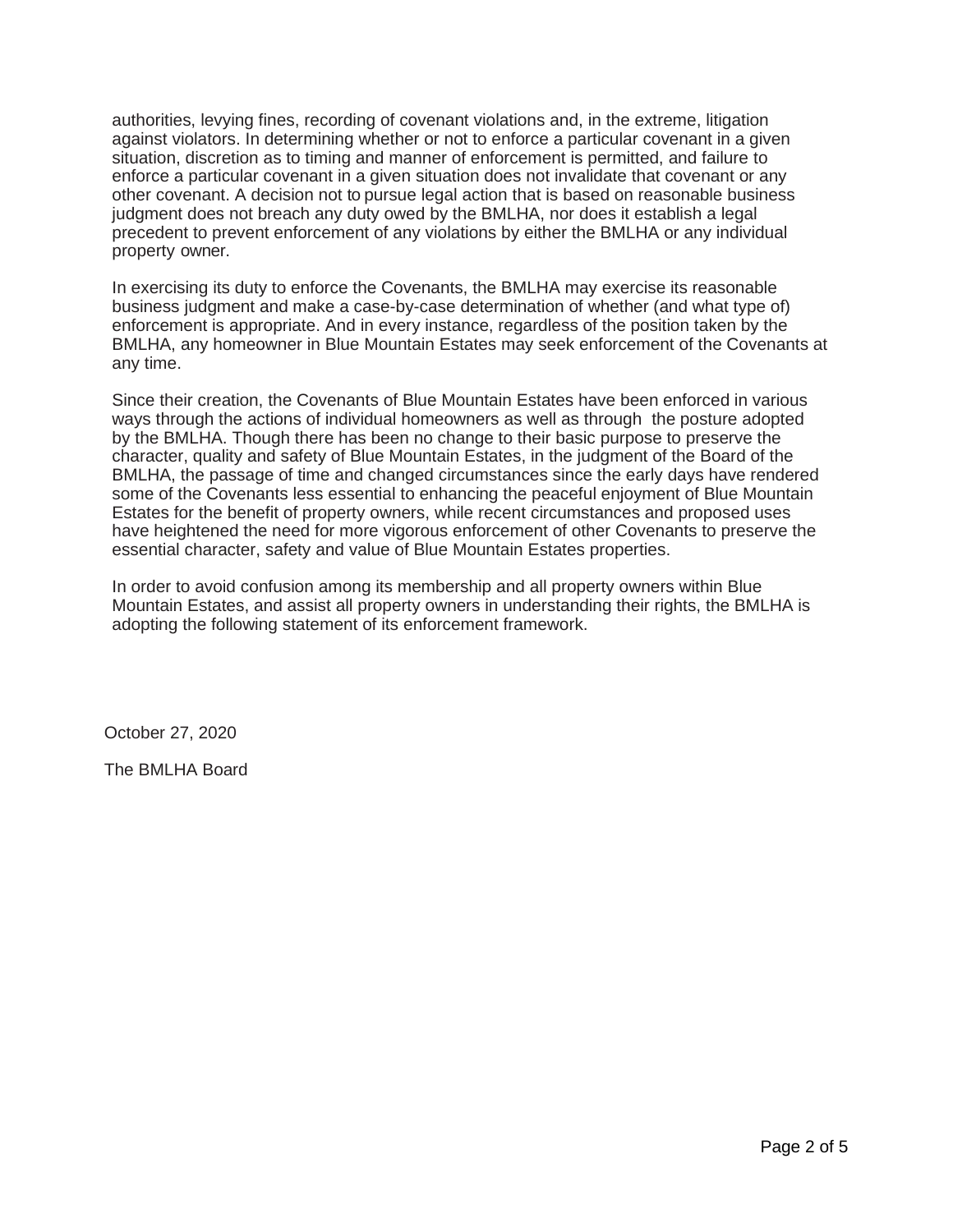# BLUE MOUNTAIN LAND AND HOMEOWNERS ASSOCIATION

### PROTECTIVECOVENANTENFORCEMENTPOLICIES

Subject to review and evaluation of each proposed use, and without affecting the right of any individual property owner to seek enforcement, the BMLHA adopts the following statement of its enforcement policy with respect to the Covenants:

1. Covenant 1: Specified tracts shall be used for private residential purposes and not more than one single-family dwelling and accessory outbuildings, not exceeding that allowed height for a dwelling, all for private use only, shall be erected on each lot or tract and no dwelling or accessory buildings shall be constructed within 20 feet of side lot or tract line, nor within 30 feet of the front lot or tract line.

# **Covenant 1 will be enforced, subject to the provisions of Paragraph 15 below, and further provided that BMLHA does not intend to enforce against violations of Covenant 1 that were granted zoning variances by Jefferson County, Colorado, on or before January 1, 2020.**

2. Covenant 2: Each single-family dwelling, exclusive of garage and open porch, shall have a minimal ground floor area of 1200 square feet. All structures shall be of good quality, constructed by a builder or general contractor, built in accordance with the Jefferson County Building Code and Specification, and shall be completed within one year of the beginning of the construction.

# **Covenant 2 will be enforced, provided that where extenuating circumstances require more than one year for completion of construction, a homeowner who provides a construction plan and timeline may be granted additional time before the BMLHA will take further action.**

3. Covenant 3: No privies, out-houses, or outside toilets, nor sheds except as necessary in the course of the construction of a dwelling, shall be erected and allowed to remain.

#### **Covenant 3 will be enforced, provided that BMLHA does not intend to enforce the prohibition against sheds built of wood, composite or metal and tastefully designed and constructed to be used as storage space, shelter for animals or as a workshop.**

4. Covenant 4: Clotheslines shall be of the "umbrella" type and placed so as not to offend the comfort and appearance of neighbors and neighboring property.

#### **Covenant 4 will be enforced as necessary to avoid unsightliness.**

5. Covenant 5: Only enclosed incinerators with proper fire protection covers shall be used for the disposal of burnable waste and trash.

# **Covenant 5 will be enforced; provided, however, that burning trash is strictly prohibited by both Jefferson County and the State of Colorado.**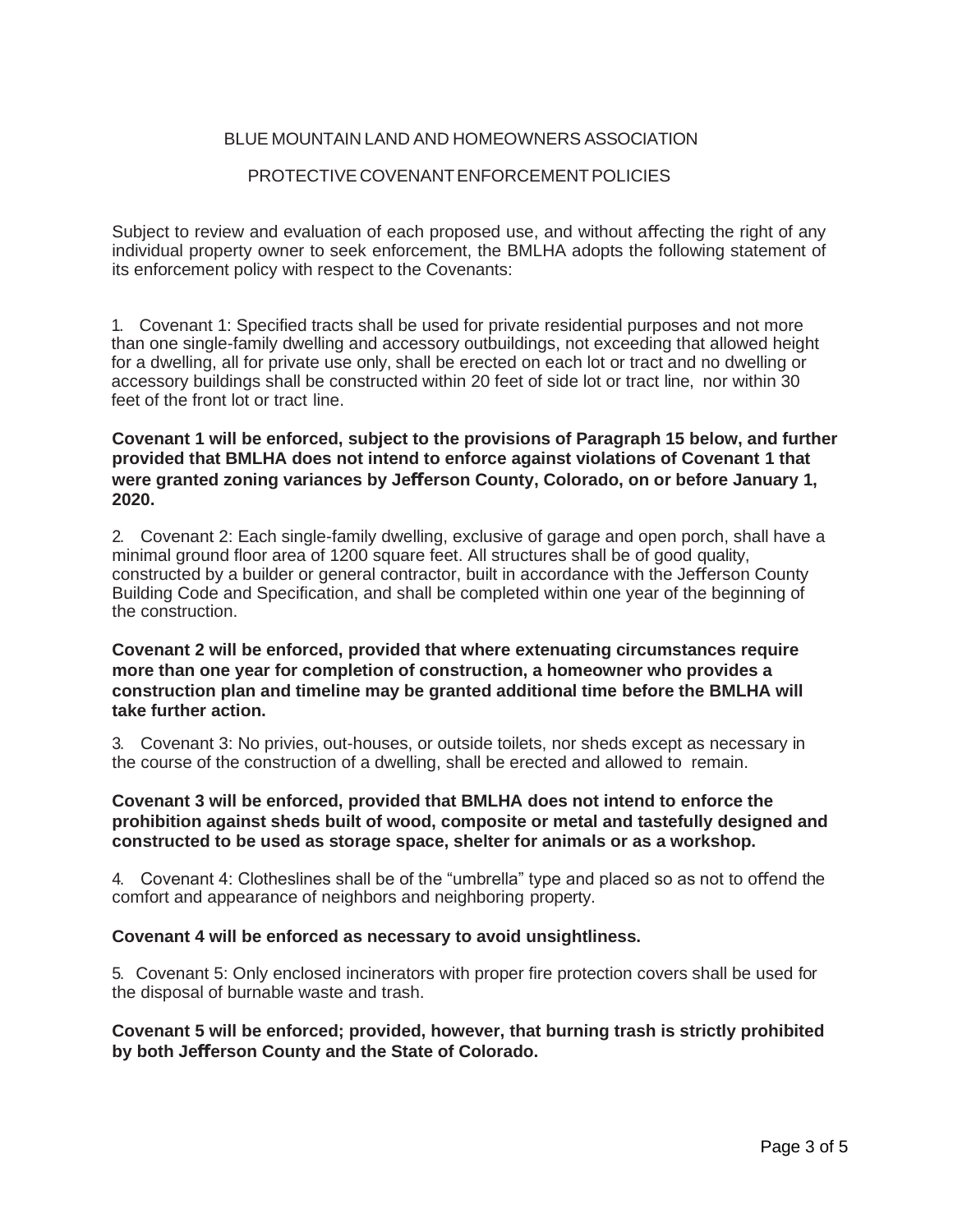6. Covenant 6: All sewage shall be disposed of only by systems approved by the local board of health and all plumbing must conform to state regulations and requirements.

#### **Covenant 6 will be enforced.**

7. Covenant 7: No trailer, tent, basement, garage, barn or any structure of a temporary character shall be occupied as a residence either temporarily or permanently.

#### **Covenant 7 will be enforced, subject to the provisions of Paragraph 15 below.**

8. Covenant 8: No lot or tract shall be used for any multiple-family unit, boarding or roominghouse, nor for commercial or industrial use, nor for display of billboards, posters and advertising displays, except such lots or tracts which, from time to time are specifically designated by Blue Mountain Corporation for such use or uses.

#### **Covenant 8 will be enforced, subject to the judgment of the BMLHA as set forth in Paragraph 15 below.**

9. Covenant 9: All buildings shall be of brick, stone, or frame construction, or combination of same. No exterior stucco or unfinished cinderblock building shall be erected or permitted on any lot or tract, nor shall any residential building be roofed with sheet metal or rolled roofing unless covered with gravel or similar substance. No building shall be constructed with an exterior covering of black or tar-paper, or pine slabs or unfinished milled log-siding, or sheet metal, or of similar unsightly material or appearance.

### **Covenant 9 will be enforced as necessary to avoid unsightliness in material and appearance, and with recognition of the fact that building materials such as modern "stucco" consisting of cement and modern metal roofing are recognized as preferable fire-retardant materials per Jefferson County Building Code Amendment Z.**

10. Covenant 10: No animals—other than two dogs, two cats and two horses (provided such horses are adequately restrained by suitable fencing upon the owner's property) as pets only and not for commercial purposes—nor any fowl or poultry shall be kept on any lot or tract.

## **Covenant 10 will be enforced as necessary to prevent excessive noise, nuisance or other disturbance to the neighborhood; provided, however, that animals in numbers greater than 2, as pets only and not for commercial purposes, including fowl or poultry in limited numbers and tastefully constructed enclosure(s), are not inconsistent with the residential and agricultural character of the neighborhood.**

11. Covenant 11: General appearance: No owner shall allow to be exposed in an unsightly manner or setting, any fuel tank, flood light, light posts, pile of firewood, or any other unsightly structure or condition. Trees, or stones, or ground cover shall not be removed except to the extent necessary for the construction of improvements upon the property.

**Covenant 11 will be enforced, with recognition of the fact that fire mitigation is considered an improvement upon the property and may require removal of trees or ground cover.**